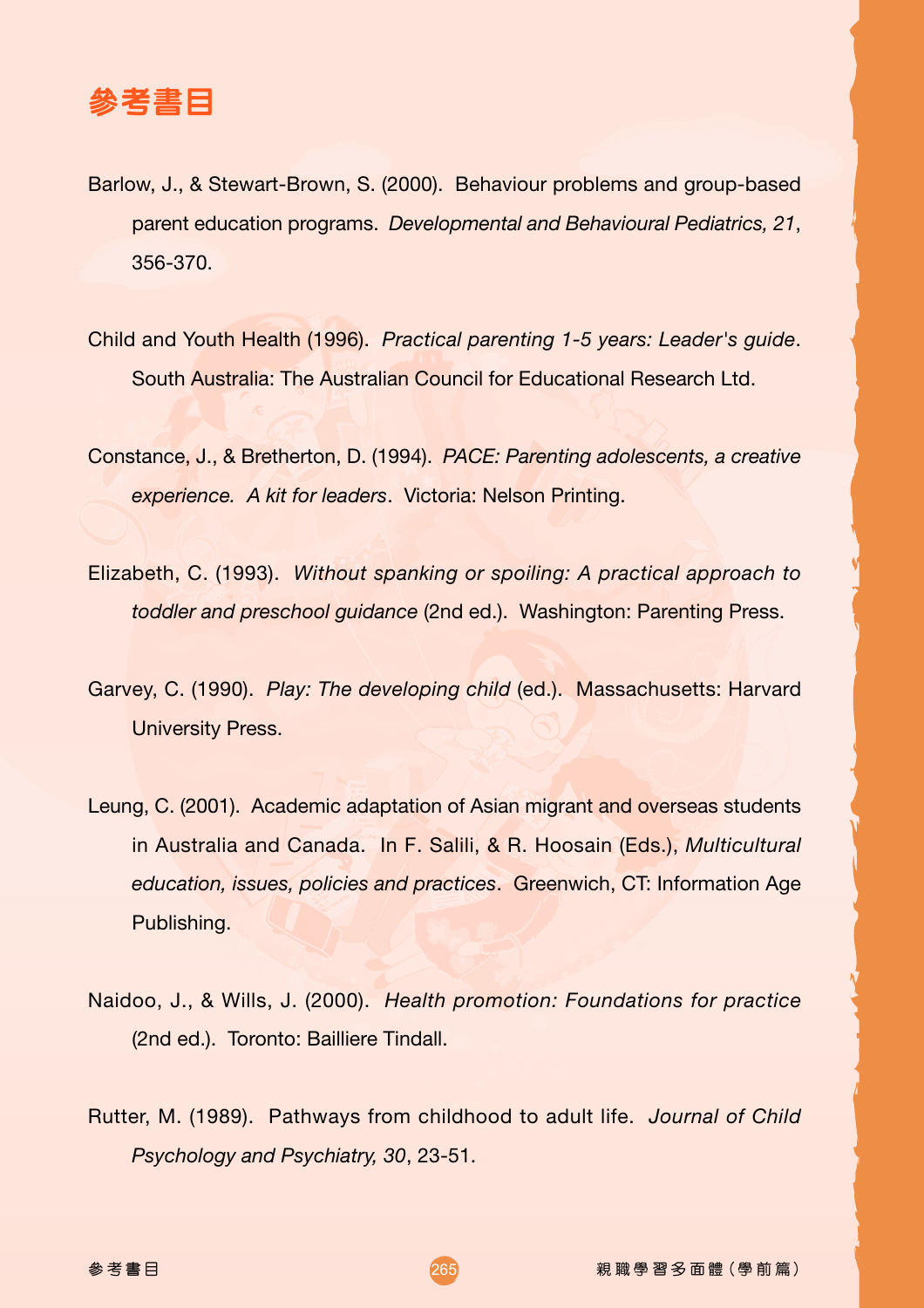- Sam, D., & Berry, J.W. (1995). Acculturative stress among young immigrants in Norway. *Scandinavian Journal of Psychology, 36*, 10-24.
- Skuse, D., & Bentovin, A. (1994). Physical and emotional maltreatment. In M. Rutter, E. Taylor, & L. Hersov (Eds.), *Child and adolescent psychiatry: modern approaches* (3rd ed.). Bath: Blackwell Science.
- Turner, M. T., Sanders, M. R., & Markie-Dadds, C. (1999). *Practitioner's manual for primary care triple P*. Milton: Families International Publishing Pty. Ltd.
- Turner, M. T., Sanders, M. R., & Markie-Dadds, C. (1999). *Practitioner's manual for group triple P*. Milton: Families International Publishing Pty. Ltd.
- Webster-Stratton, C., & Hancock, L. (1998). Training for parents of young children with conduct problems: Contents, methods, and therapeutic processes. In J. M. Briesmeister, & C.E. Schaefer (Eds.), *Parent training: Parents as co-therapists for children's behaviour problems* (2nd ed.). NY, USA: John Wiley & Sons.
- Dinkmeyer, D., McKay, G. D., Dinkmeyer, D. J., & Dinkmeyer, J. S.著。王敬仁譯 (1995)- !"#\$%&'()\*+,-= O- !"#\$%&'()\* 遠流。
- Dinkmeyer, D., McKay, G. D., Dinkmeyer, D. J., Dinkmeyer, J. S., & McKay, J. L. 著。宇沙譯 (1995)。《成為有效能的父母系統化訓練法 4—有效能的父母<mark>》</mark>。台 北市:遠流。

参考書日